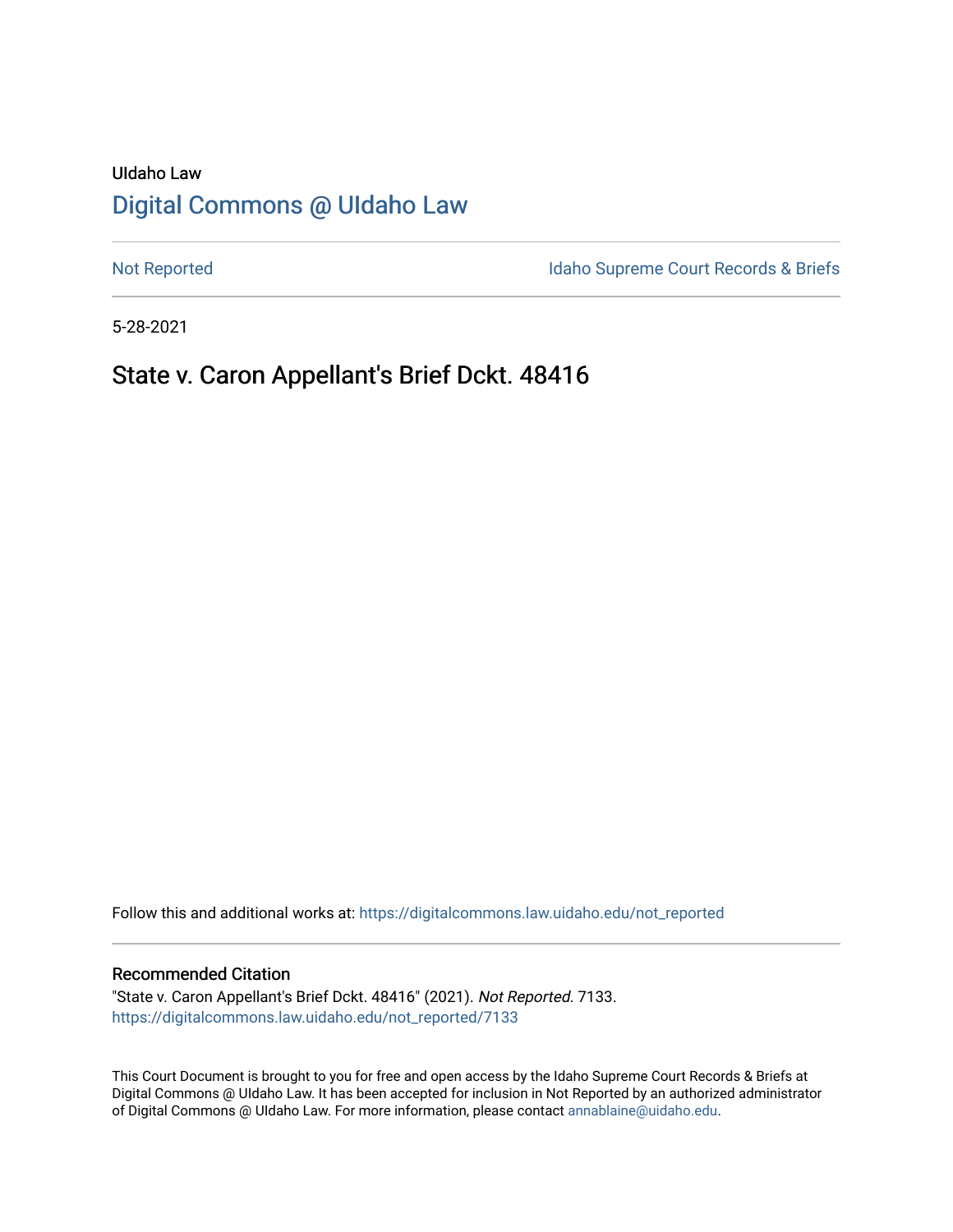Electronically Filed 5/28/2021 10:05 AM Idaho Supreme Court Melanie Gagnepain, Clerk of the Court By: Brad Thies, Deputy Clerk

ERIC D. FREDERICKSEN State Appellate Public Defender I.S.B. #6555

KILEY A. HEFFNER Deputy State Appellate Public Defender I.S.B. #10999 322 E. Front Street, Suite 570 Boise, Idaho 83702 Phone: (208) 334-2712 Fax: (208) 334-2985 E-mail: documents@sapd.state.id.us

#### IN THE SUPREME COURT OF THE STATE OF IDAHO

| STATE OF IDAHO,       |                                                    |
|-----------------------|----------------------------------------------------|
| Plaintiff-Respondent, | NOS. 48416-2020 & 48417-2020                       |
| V.                    | SHOSHONE COUNTY NOS.<br>CR-2017-812 & CR-2017-1016 |
| UMBERTO MAINES CARON, |                                                    |
|                       | <b>APPELLANT'S BRIEF</b>                           |
| Defendant-Appellant.  |                                                    |
|                       |                                                    |

# STATEMENT OF THE CASE

### Nature of the Case

Umberto Caron appeals from the district court's order revoking his probation and executing his underlying sentences in two cases. He argues the district court abused its discretion when it revoked his probation. He asserts that the district court should have continued or reinstated his probation.

# Statement of the Facts & Course of Proceedings

In June 2017, the State filed a complaint against Mr. Caron for aggravated assault and felony possession of a controlled substance for firing three gunshots at another vehicle. (No. 48416 R., pp.18-20.) Two months later, Mr. Caron waived his preliminary hearing, and was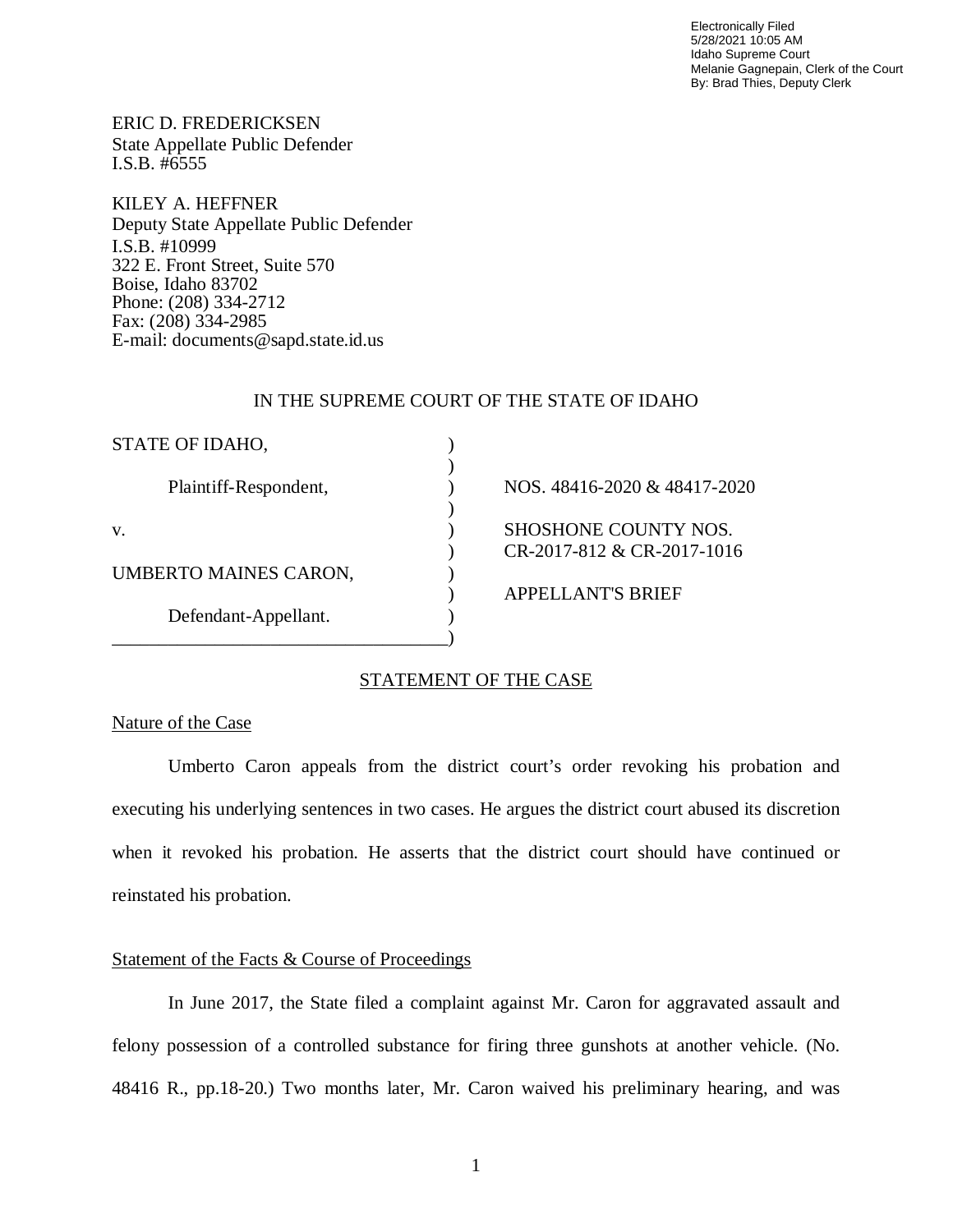bound over to district court on those offenses. (No. 48416 R., pp.47-51, 55-56.) He was subsequently released on bond. (R., p.34.)

That same month, the State filed a complaint alleging Mr. Caron committed three offenses in a new case. (No. 48417 pp.18-25.) The new charges arose from an incident in which police officers discovered marijuana plants and drug paraphernalia in Mr. Caron's basement. (No. 48417 R., pp.22-25.) After he waived his preliminary hearing in that case, Mr. Caron was bound over to district court and charged by information with manufacturing a controlled substance, trafficking marijuana, and possession of drug paraphernalia. (No. 48417 R., pp.48- 50.) Pursuant to a plea agreement, Mr. Caron pled guilty to aggravated assault and manufacturing marijuana, and the State dismissed the remaining charges. (No. 48416 R., p.81; No. 48417 R., pp.52, 72.)

Prior to sentencing, the district court ordered an evaluation to determine Mr. Caron's fitness to proceed. (No. 48416 R., pp.63-67; No. 48417 R., pp.33-38.) The district court determined that he lacked the capacity to make informed decisions about treatment, and suspended all case proceedings in September 2017. (No. 48416 R., pp.68-73; No. 48417 R., pp.43-44.)

After Mr. Caron's competency was restored, a joint sentencing hearing was held in May 2018. (No. 48416 R., pp.100-108; No. 48417 R., pp.73-81, 84.) In both cases, the district court imposed a concurrent sentence of four years, with one year fixed, suspended the sentence, and placed Mr. Caron on probation for two years. (No. 48416 R., pp.100-108; No. 48417 R., pp.73- 81, 84.)

Mr. Caron admitted to violating his probation in October 2018, and the district court executed his underlying four-year sentences, and retained jurisdiction (a "rider"). (No. 48416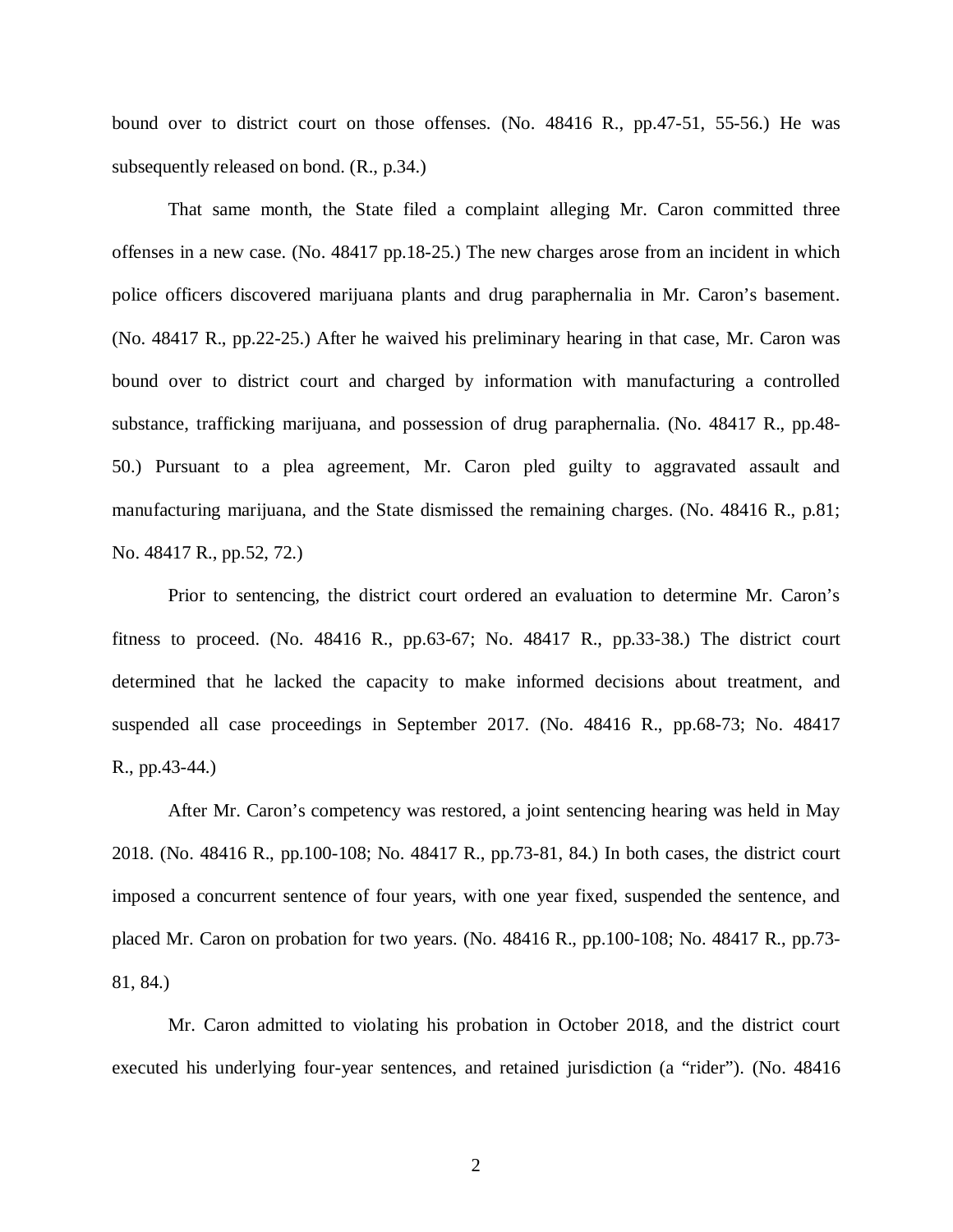R., pp.138-43; No. 48417 R., pp.111-14.) At the rider review hearing in May 2019, the district court suspended Mr. Caron's underlying sentences, and returned him to probation for two years. (No. 48416 R., pp.149-56; No. 48417 R., pp.137-44.)

In November 2019, Mr. Caron admitted to violating his probation, and the district court reinstated his probation.<sup>[1](#page-3-0)</sup> (No. 48416 R., pp. 196-202; No. 48417 R., pp. 213-15.)

Mr. Caron admitted to violating his probation again in April 2020, and the district court once again reinstated his probation. (No. 48416 R., pp.226-232; No. 48417 R., pp.262-68.)

The State filed a motion for probation violation in July 2020, alleging Mr. Caron committed two probation violations. (No. 48416 R., pp.233-38, 241-46; No. 48417 R., pp.269- 73.) At the joint admit/deny and sentencing hearing in September 2020, Mr. Caron admitted to violating his probation by providing positive urine samples. (Tr., p.6, Ls.10 - p.7, L.17; No. 48417 R., p.281; No. 48416 R., p.255.) The State recommended that the district court execute his underlying sentences in both cases. (Tr., p.8, Ls.11-13.) Defense counsel recommended that the district court reinstate Mr. Caron's probation. (Tr., p.10, Ls.19-22.) The district court revoked probation in both cases, and executed his underlying concurrent sentence of four years, with one year fixed. (Tr., p.15, Ls.6-11; No.48416 R., pp.257-59; No.48417 R., pp.284-86.) Mr. Caron timely appealed from the district court's order revoking probation. (No. 48416 R., pp.260-61; No. 48417 R., pp.287-89.)

<span id="page-3-0"></span><sup>&</sup>lt;sup>1</sup> After Mr. Caron's probation violation in October 2019, his probation officer recommended him for Mental Health Court. (No. 48417 R., pp.194-95.) However, the Mental Health Court program is located in Kootenai County, and Mr. Caron must live in that county in order to participate. (*See* Tr., p.13, Ls.3-12.)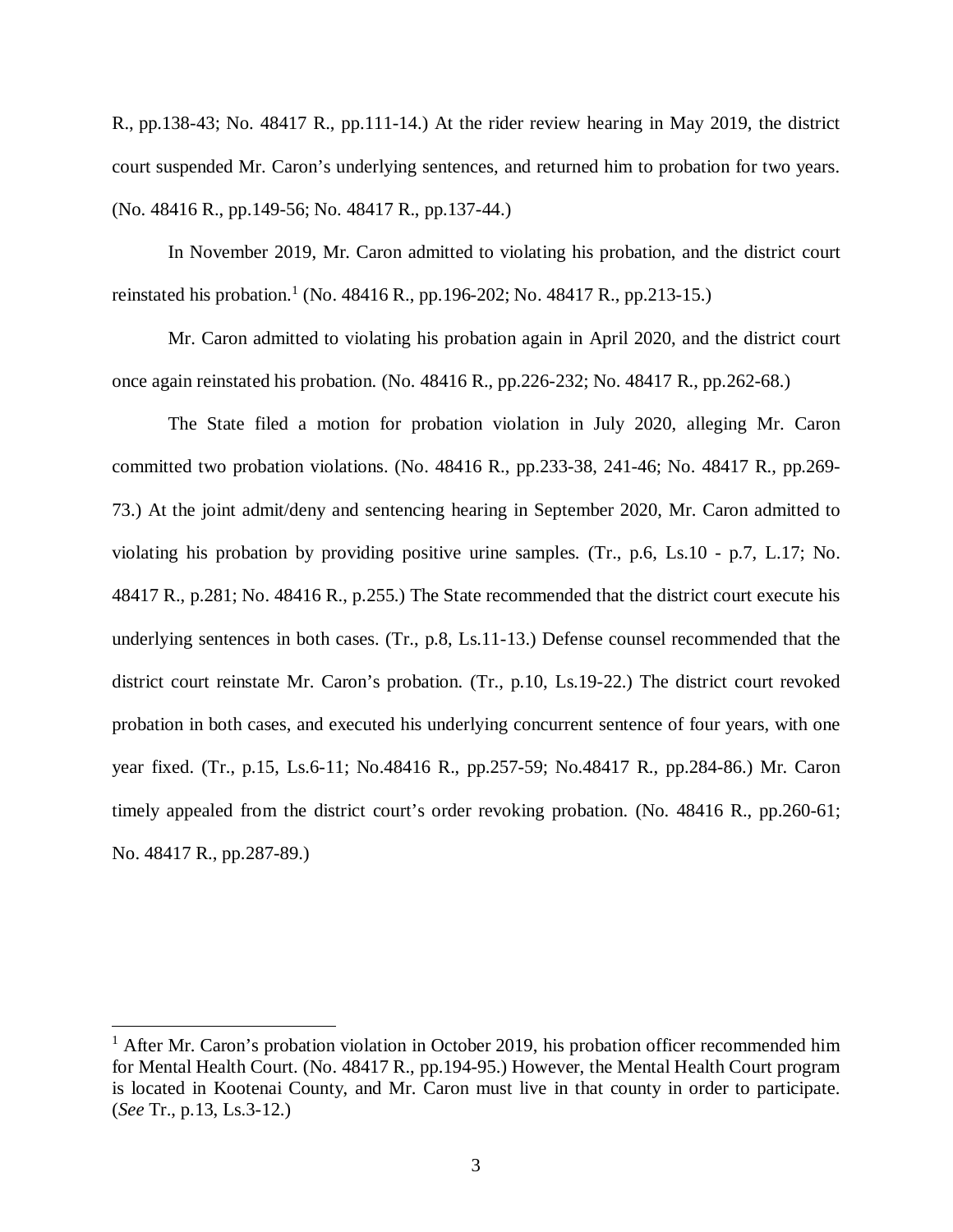#### ISSUE

Did the district court abuse its discretion when it revoked Mr. Caron's probation and executed his underlying sentences?

#### ARGUMENT

# The District Court Abused Its Discretion When It Revoked Mr. Caron's Probation And Executed His Underlying Sentences

Idaho's appellate courts use a two-step analysis to review a district court's decision to revoke probation. *State v. Sanchez*, 149 Idaho 102, 105 (2009). First, this Court must determine "whether the defendant violated the terms of his probation." *Id.* Second, "[i]f it is determined that the defendant has in fact violated the terms of his probation," the Court examines "what should be the consequences of that violation." *Id.* The determination of a probation violation and the determination of the consequences, if any, are separate analyses. *Id.*

Here, Mr. Caron does not challenge his admissions to violating his probation. (Tr., p.6, Ls.10-15.) Rather, he argues that the district court abused its discretion by revoking his probation.

After a probation violation has been proven, "[a] district court's decision to revoke probation will not be overturned on appeal absent a showing that the court abused its discretion." *State v. Sanchez*, 149 Idaho 102, 105 (2009). "When reviewing a lower court's decision for an abuse of discretion, this Court must analyze 'whether the trial court: (1) correctly perceived the issue as one of discretion; (2) acted within the outer boundaries of its discretion; (3) acted consistently with the legal standards applicable to the specific choices available to it; and (4) reached its decision by the exercise of reason.'" *State v. Bodenbach*, 165 Idaho 577, 591 (2019) (quoting *Lunneborg v. My Fun Life*, 163 Idaho 856, 863 (2018)).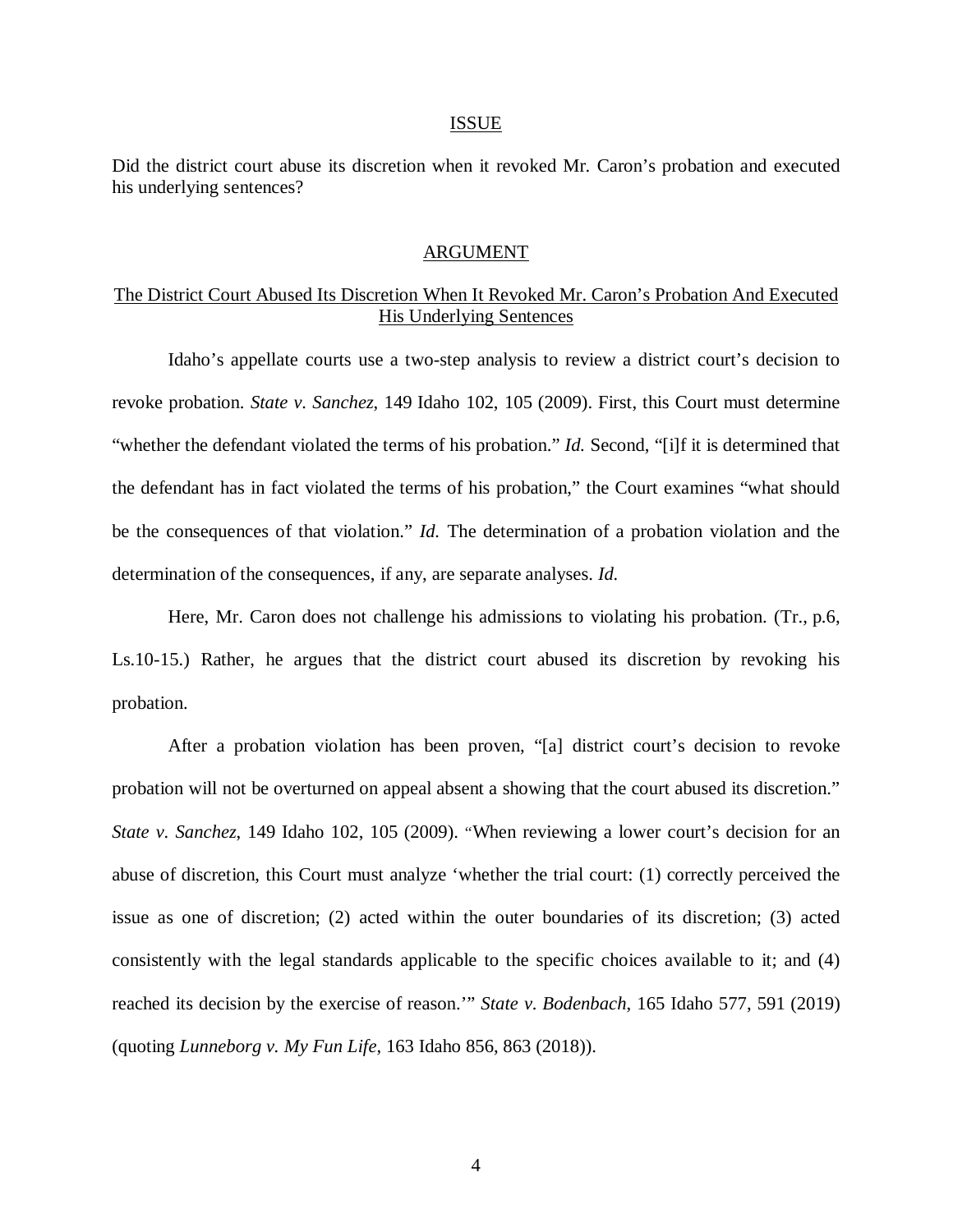Mr. Caron was diagnosed with schizophrenia around age and has engaged in treatment ever since. (No. 48417 PSI, pp.13, 37.) He reported that he has taken medications most of his adult life to help with his mental health issues. (No. 48417 PSI, pp.10-11, 14, 37, 44.) During his mental health evaluation, Mr. Caron reported that he had pains in his body, and he felt that it might be someone else in his body. (No. 48417 PSI, p.11.) He stated that he hears voices and has bad panic attacks, but when he takes Buspar, it helps alleviate those symptoms. (No. 48417 PSI, p.11.) Mr. Caron reported that he has nightmares and stated, "Things are different when I lie down. I have thoughts of weird things. Like inmates and voices and maybe really bad panic attacks. . . ." (No. 48417 PSI, p.11.) He reported feeling sad, and stated he has thoughts of hurting himself. (No. 48417 PSI, p.15.) The mental health evaluator noted that Mr. Caron appears sad and depressed, and he tears up easily. (No. 48417 PSI, p.15.) The evaluator confirmed his schizophrenia diagnosis, noting that Mr. Caron suffers from "a severe and reliably diagnosable mental illness." (No. 48417 PSI, p.16.)

When he was about or vears-old, Mr. Caron suffered a head injury in a car accident, and has a titanium plate in his forehead as a result. (No. 48417 PSI pp.11, 34.) He explained that his schizophrenia got worse after the accident, and his behaviors changed. (No. 48417 PSI, p.11.) He stated that he is more impulsive, experiences lower motivation, and struggles more with decision-making. (No. 48417 p.11.) Mr. Caron was working in mining for about eight years, but he quit after the accident because the work became too difficult. (No. 48417 PSI, p.11.) As a result, he is currently unemployed and has been receiving Social Security Disability Insurance ("SSDI") benefits for roughly twelve years. (No. 48417 PSI, p.29.) The mental health evaluator noted that "[Mr. Caron] experienced head trauma and may experience some cognitive limitations and impulse control problems as a result." (No. 48417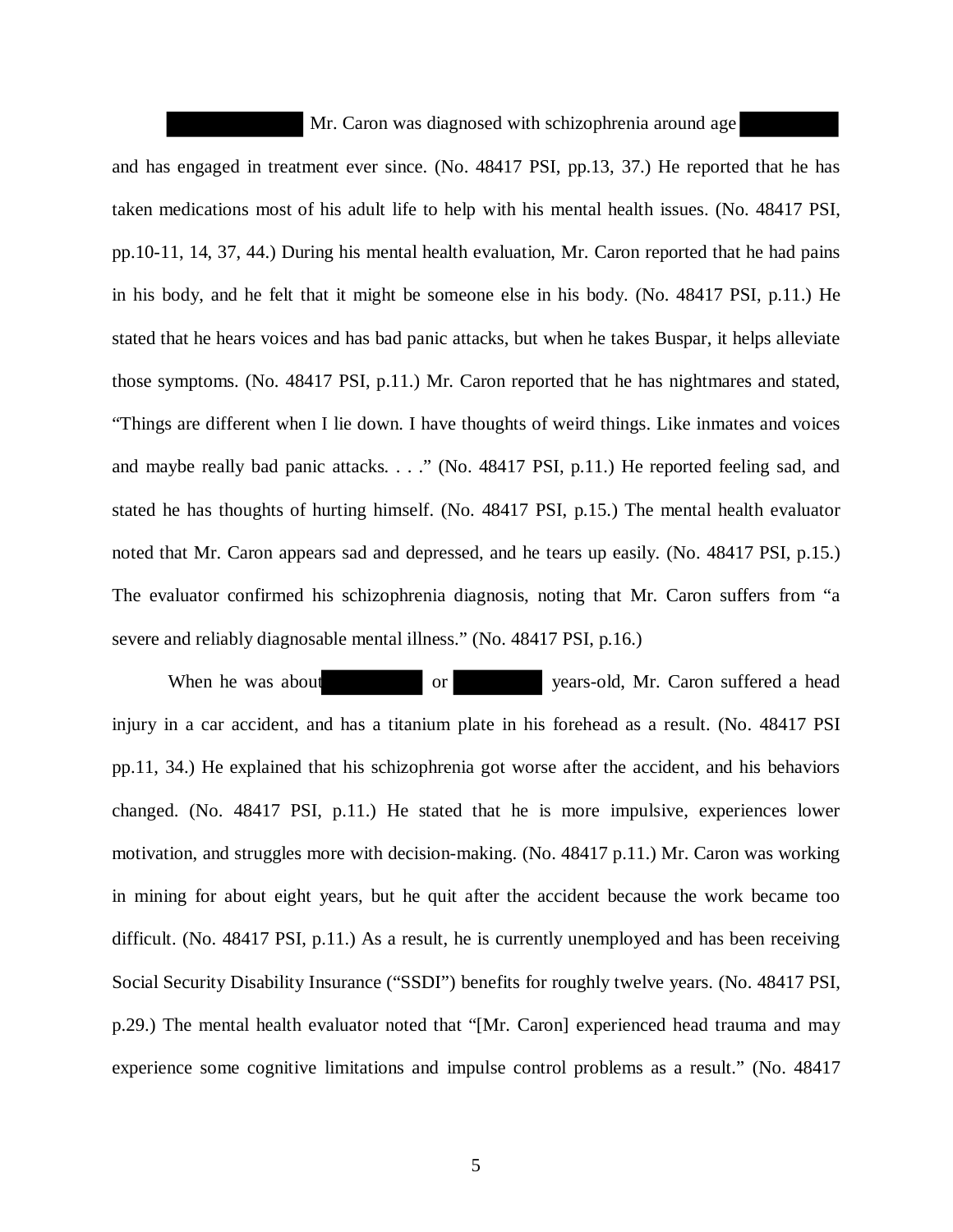PSI, p.13.) Mr. Caron stated he is willing to meet with a prescriber familiar with psychiatric medications and follow treatment recommendations. (No. 48417 PSI, p.16.)

According to the Global Appraisal of Individual Needs ("GAIN") evaluation, Mr. Caron meets the lifetime criteria for moderate substance use disorder. (No. 48417 PSI, p.38.) He reported that he first used drugs and alcohol at age (No. 48417 PSI, p.38.) Mr. Caron stated that he has tried methamphetamine several times, but only when his friends gave it to him, and said he has never purchased it. (No. 48417 PSI, p.14.) He also reported that he has used marijuana regularly to help with his anxiety. (No. 48417 PSI, p.14.) Mr. Caron admitted that his substance use has contributed to problems with the law and his family, and he feels substance abuse treatment may be helpful. (No. 48417 PSI, pp.21, 31.)

Mr. Caron's commitment to treatment is evidenced by his positive performance in the retained jurisdiction program. His case manager reported that he did very well in groups, and was consistently very respectful with both his case manager and all three of his facilitators. (No. 48417 PSI, pp.3, 6.) Mr. Caron was attentive and answered appropriately when addressed. (No.48417 PSI, p.3.) His case manager noted that he was always willing to participate, and had "an attitude of learning and growing in class." (No. 48417 PSI, p.3.) While he did struggle at times to understand some concepts due to his cognitive limitations, he was not afraid to ask for help or tell the facilitator that he was struggling with class material. (No. 48417 PSI, p.6.) Mr. Caron's case manager noted that he can identify that he struggles with his anger, and that it is very risky for him to get upset. (No. 48417 PSI, p.6.) The retained jurisdiction program assessment noted that he demonstrated the ability to complete the required programming material

 $2$  There is conflicting information in the record regarding the age that Mr. Caron first used drugs or alcohol. Page thirty-eight of No. 48417 PSI states that he was years-old, while page twenty-one states that he first drank alcohol at age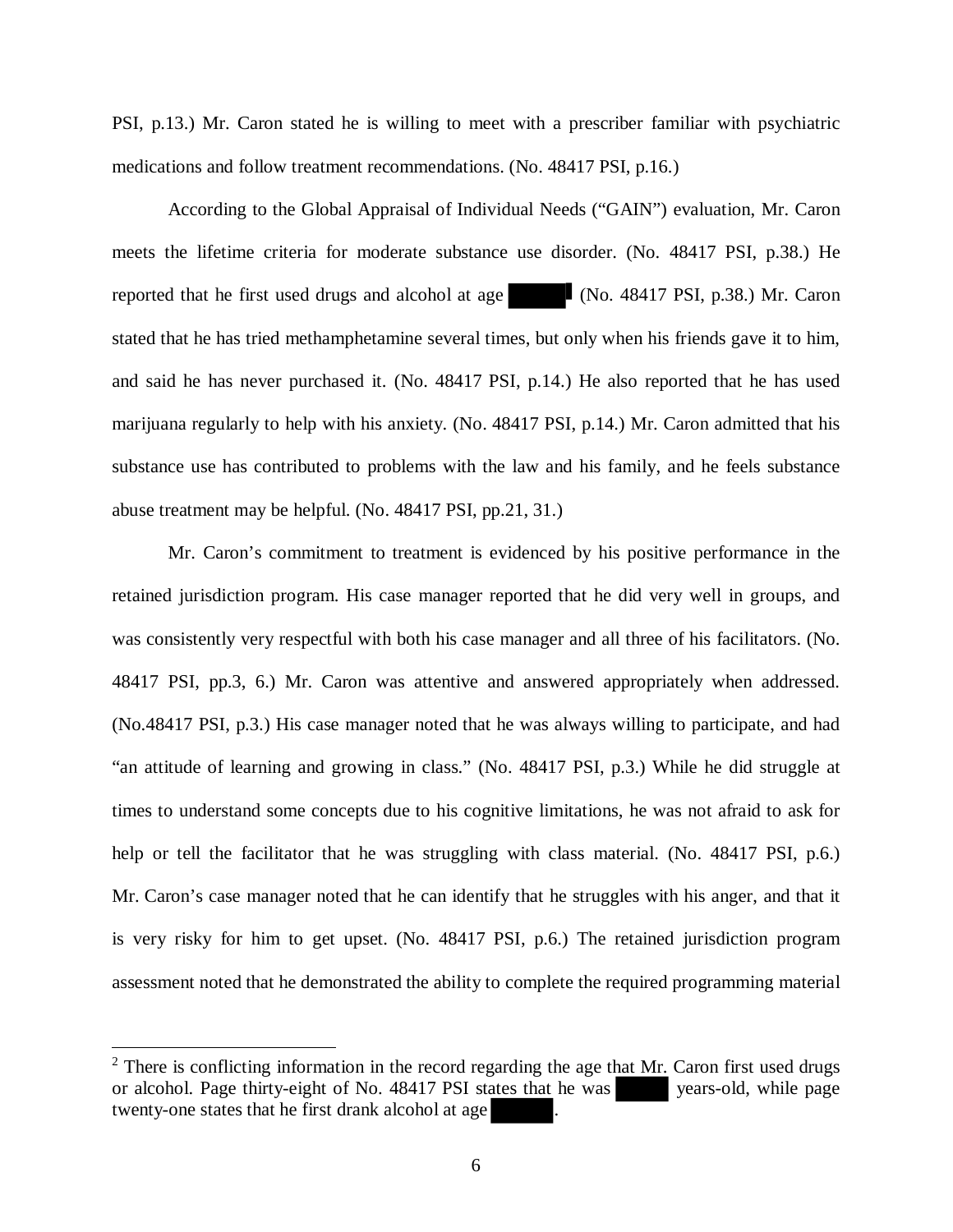and exhibited zero resistance to the program curriculum. (No. 48417 PSI, p.6.) Further, Mr. Caron did not receive any infractions or disciplinary write-ups during the retained jurisdiction program, and he was never a behavioral management issue for staff. (No. 48417 PSI, p.6.)

Additionally, Mr. Caron has support from his family, and has a place to live near them once he is released. (*See* Tr., p.10, Ls.7-9.) He reported that he has a good relationship with his parents, and stated that they are supportive of him. (No. 48417 PSI, p.28.) The pre-sentence investigator noted that Mr. Caron's parents and brother seem to help him when needed, and are available if he needs someone to talk to. (No. 48417 PSI, p.34.)

In this case, Mr. Caron's probation violations do not evidence any threat to the community. His probation violations are not a result of him harming another person or committing another assault – they stem from his substance abuse issues. Despite his serious substance abuse and mental health issues, Mr. Caron has tried to turn his life around. His excellent behavior during his rider program demonstrated that he has the tools to succeed in the community under proper control and supervision. Additionally, Mr. Caron has support from his family, and has a place to live near them upon his release.

In light of these facts, Mr. Caron submits that the district court did not exercise reason, and therefore abused its discretion, when by revoking his probation and executed his underlying sentences. He asserts that the district court should have continued or reinstated his probation.